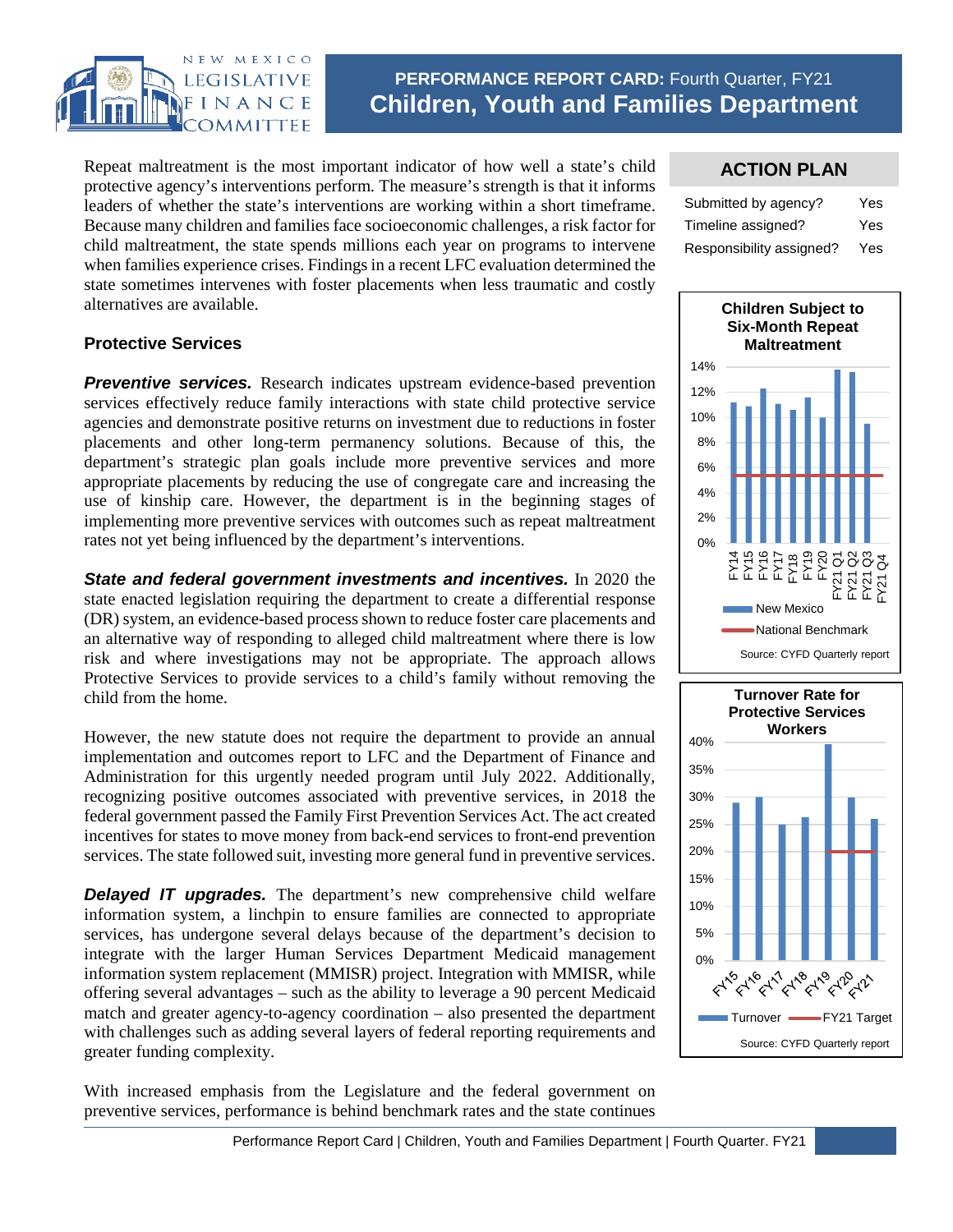#### **Children in foster care are experiencing:**

- Nearly 15 maltreatment victimizations per 100 thousand days in foster care,
- Nearly six foster care placement moves per 1,000 days,
- Non-kinship care 58 percent of the time, and
- Permanent placement of 30 percent within 12-months.

#### **To address the above performance, Protective Services says it is doing the following:**

- Partnering parents of foster children with contracted community mentors,
- Looking into placing children in shelters, residential treatment, or group homes,
- Instituting corrective action plans for non-compliant treatment foster care agencies, and
- Changing investigation and documentation procedures for foster care maltreatment cases.



to have high repeat maltreatment rates and low rates of prevention services received by families.

**FY19**

**FY20**

**FY21**

**FY21**

### **Budget:** \$171,038.6 **FTE:** 1,019

|                                                                                                                                                   | гііэ<br>Actual | г і ∠∪<br>Actual | FIZI<br><b>Target</b> | r i z i<br>Actual      | Rating  |
|---------------------------------------------------------------------------------------------------------------------------------------------------|----------------|------------------|-----------------------|------------------------|---------|
| Children who do not have another substantiated<br>maltreatment report within 6 months of their initial<br>report.                                 | 89.6%          | 90%              | 93%                   | <b>Not</b><br>Reported | $R^{-}$ |
| Children who have another substantiated maltreatment<br>report within 12 months of their initial report.                                          | 17%            | 14.1%            | 9.1%                  | 13.8%                  | R       |
| Maltreatment victimizations per 100,000 days in foster<br>care.                                                                                   | 13.4           | 12.6             | 8.5                   | 14.7                   | R       |
| Children in foster care for more than 8 days, who<br>achieve permanency within 12 months of entry into<br>foster care.                            | 32.3%          | 29.3%            | 40.5%                 | 29.7%                  | R       |
| Children in foster care for 12-23 months at the start of a<br>12-month period, who achieved permanency within that<br>12 months.                  | 36.5%          | 40.2%            | 44%                   | 40.4%                  | $R^-$   |
| Children in foster care for 24 months (or more) at the<br>start of a 12-month period, who achieved permanency<br>within that 12 months.           | 36.6%          | 34%              | 32%                   | 41%                    | G       |
| Turnover rate for protective services workers.                                                                                                    | 39.7%          | 29.9%            | 20%                   | 26%                    | R       |
| For children in foster care for more than 8 days,<br>placement moves per 1,000 days of foster care.                                               | 7.8            | 5.9              | $\overline{4}$        | 5.6                    | R       |
| Families with a completed investigation who engaged in<br>prevention services (In-Home Services, Family Support<br>Services) for 30 days or more. | 4.5%           | 6.4%             | 20%                   | Not<br>Reported        | R.      |
| Rate of serious injury per 1,000 investigations                                                                                                   | 2.88           | 3.1              | 1                     | Not<br>Reported        | R.      |
| Average statewide central intake call center wait time (in<br>minutes)                                                                            | n/a            | 0:15             | 0:30                  | 0:27                   | G       |
| Average of the longest statewide central intake call<br>center wait time per month for a rolling 12-month period<br>(in minutes)                  | n/a            | 8:18             | 15:00                 | 11:30                  | G       |
| Foster care placements currently in kinship care settings.                                                                                        | 23.1%          | 28.8%            | 35%                   | 42%                    | G       |
| Kinship care placements that transition to permanent<br>placement.                                                                                | 37.5%          | 40.5%            | 15%                   | 48.5%                  | G       |
| Indian Child Welfare Act foster care children who are in<br>an ICWA-preferred placement.                                                          | n/a            | n/a              | 38%                   | 73.2%                  | G.      |
| Children in foster care who have at least one monthly<br>visit with their caseworker*                                                             | 94%            | 95.6%            | n/a                   | 98.1%                  |         |
| <b>Program Rating</b>                                                                                                                             | R              | R.               |                       |                        | ΥÏ      |
| *Measure is classified as explanatory and does not have a target                                                                                  |                |                  |                       |                        |         |

anatory and does not have a target

# **Juvenile Justice Services**

*Mixed performance.* While the program reduced physical assaults in Juvenile Justice Services (JJS) facilities by 22 percent, the share of 18-year-old clients entering corrections within two years of discharge was well above target and FY20 outcomes. The department's action plan to reduce adult corrections involvement is to conduct assessments to screen for traumatic exposure and allow for individual treatment plans. Those at risk of reoffending are matched to the appropriate level of supervision and are reassessed to measure progress. The action plan could be improved to ensure follow up after the youth leaves the facility and continuance of individual treatment plans. Additionally, the measure on JJS clients who successfully complete probation was better than expected, but recidivism continued to be a problem area. The department may need to reevaluate its probation model